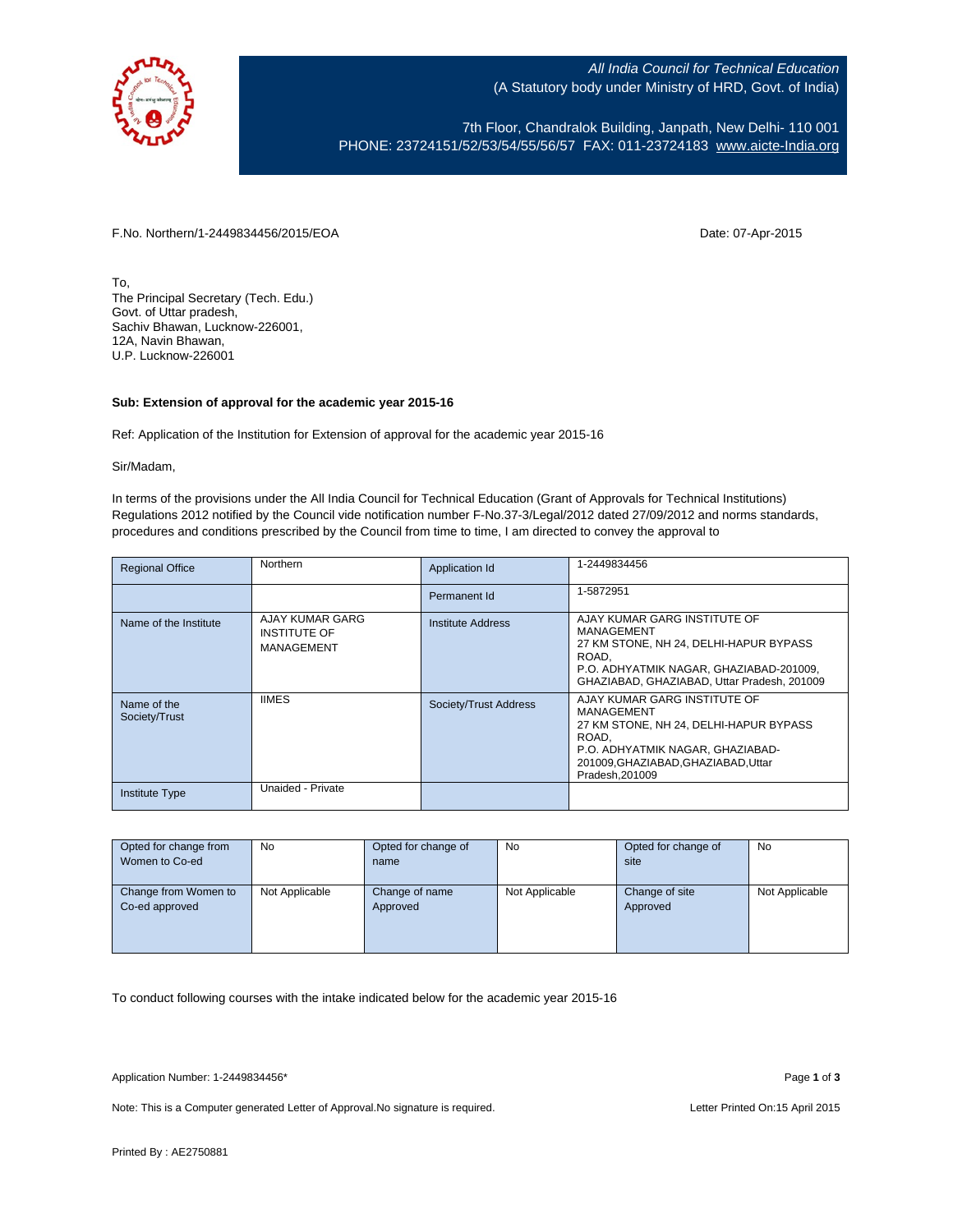## All India Council for Technical Education (A Statutory body under Ministry of HRD, Govt. of India)



7th Floor, Chandralok Building, Janpath, New Delhi- 110 001 PHONE: 23724151/52/53/54/55/56/57 FAX: 011-23724183 [www.aicte-India.org](http://www.aicte-india.org/)

| Application Id: 1-2449834456<br>Program | Shift        | Level                       | Course                                                        | Time<br><b>Full/Part</b>   | <b>Affiliating Body</b>                                     | S<br>ᡪ<br>$2014 -$<br>Intake | 흐<br>Approved<br>Intake<br>$\frac{6}{2}$<br>$\frac{1}{2}$ | status<br>Approval<br>$\overline{g}$ | status<br>Approval<br>$\frac{1}{2}$ | ollaboration<br>status<br>Ö<br>Approval<br>Foreign |
|-----------------------------------------|--------------|-----------------------------|---------------------------------------------------------------|----------------------------|-------------------------------------------------------------|------------------------------|-----------------------------------------------------------|--------------------------------------|-------------------------------------|----------------------------------------------------|
| <b>MANAGEMEN</b>                        | 1st<br>Shift | <b>POST</b><br>GRADUA<br>TE | <b>MASTERS IN</b><br><b>BUSINESS</b><br><b>ADMINISTRATION</b> | <b>FULL</b><br><b>TIME</b> | <b>Uttar Pradesh</b><br>Technical<br>University,<br>Lucknow | 120                          | 120                                                       | <b>NA</b>                            | <b>NA</b>                           | <b>NA</b>                                          |

Note: Validity of the course details may be verified at www.aicte-india.org>departments>approvals

The above mentioned approval is subject to the condition that AJAY KUMAR GARG INSTITUTE OF MANAGEMENT shall follow and adhere to the Regulations, guidelines and directions issued by AICTE from time to time and the undertaking / affidavit given by the institution along with the application submitted by the institution on portal.

In case of any differences in content in this Computer generated Extension of Approval Letter, the content/information as approved by the Executive Council / General Council as available on the record of AICTE shall be final and binding.

Strict compliance of Anti-Ragging Regulation:- Approval is subject to strict compliance of provisions made in AICTE Regulation notified vide F. No. 37-3/Legal/AICTE/2009 dated July 1, 2009 for Prevention and Prohibition of Ragging in Technical Institutions. In case Institution fails to take adequate steps to Prevent Ragging or fails to act in accordance with AICTE Regulation or fails to punish perpetrators or incidents of Ragging, it will be liable to take any action as defined under clause 9(4) of the said Regulation.

> **Dr. Avinash S Pant Actg Chairman, AICTE**

Copy to:

**1. The Regional Officer,** All India Council for Technical Education Govt. Polytechnic Campus Adjoining Directorate of Technical Education

Vikas Nagar, Kanpur-208 002, Uttar Pradesh

- **2. The Director Of Technical Education,** Uttar Pradesh
- **3. The Registrar,** Uttar Pradesh Technical University, Lucknow
- **4. The Principal / Director,**

Application Number: 1-2449834456\* Page **2** of **3**

Note: This is a Computer generated Letter of Approval.No signature is required. Letter According the state of the Letter Printed On:15 April 2015